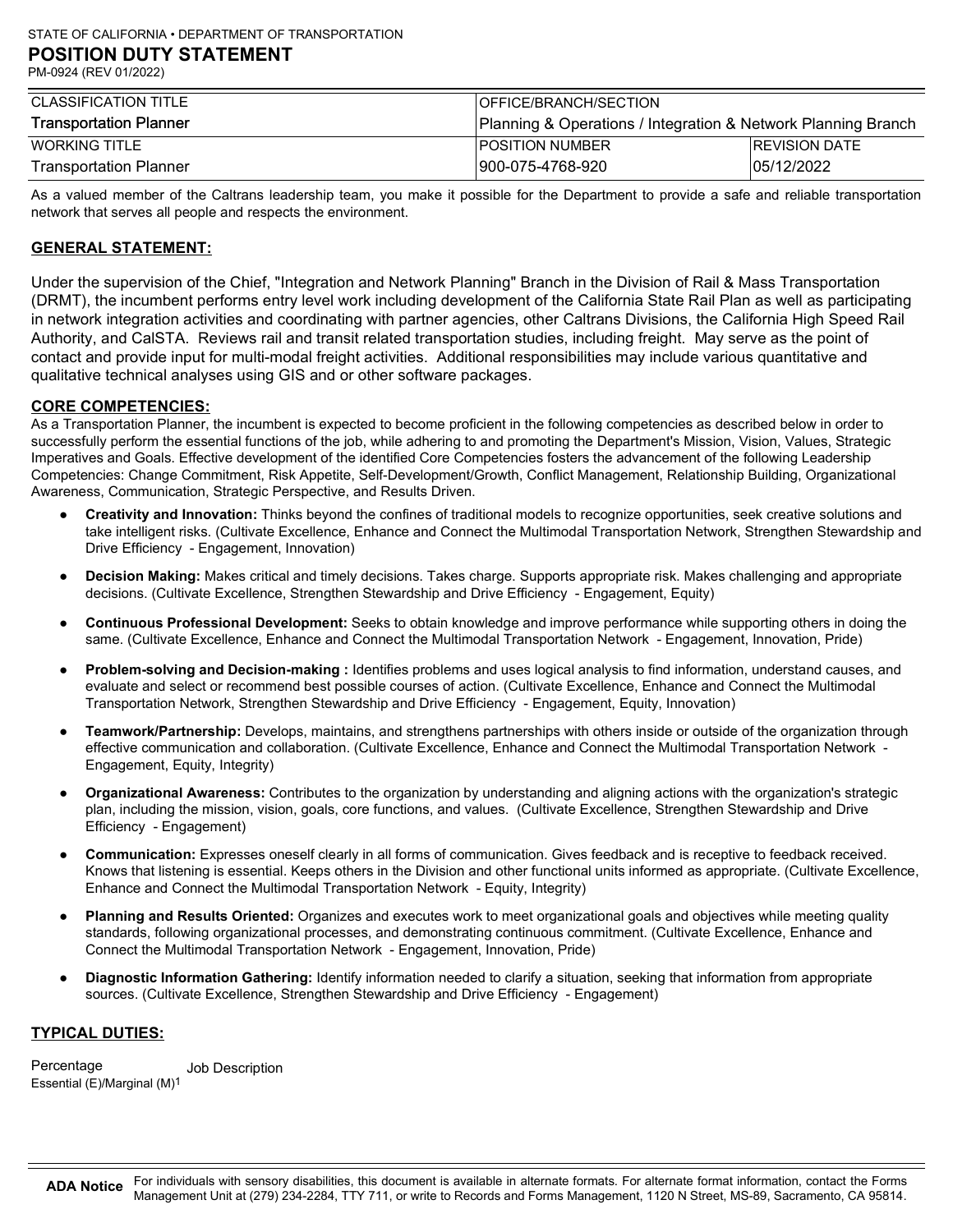### STATE OF CALIFORNIA • DEPARTMENT OF TRANSPORTATION POSITION DUTY STATEMENT PM-0924 (REV 01/2022)

Contributes to development of the State Rail Plan at least every four years. This includes but is not limited to public engagement activities (coordination with stakeholders agencies and interested parties; State Rail Plan Advisory Committee coordination; public meetings; and outreach specific to Native American Tribes; responses to public comments and inquiries); reviewing and preparing State Rail Plan service implementation planning content; performing research and technical analysis; and capital program and policy development for both passenger and freight rail, Caltrans staff and partner agencies. STATE OF CALIFORNIA • DEPARTMENT OF TRANSPORTATION<br>
POSITION DUTY STATEMENT<br>
PM-0924 (REV 01/2022)<br>
35% E Contributes to development of the State Rail Plan at least ever<br>
to public engagement activities (coordination with Assist the ATP with subject-matter knowledge in a variety of possible areas of the Integration & Network planning team. Areas of knowledge will include but are not limited to: passenger rail, freight rail, transit, air quality, program effects (economic, land use etc.), state and regional planning issues related to State Rail and Transit Plan implementation. Responsible for liaison work with passenger rail operators, transit agencies, regional planning agencies and other stakeholders to coordinate strategic service planning and state rail freight planning with regional planning documents and processes. STATE OF CALIFORNIA • DEPARTMENT OF TRANSPORTATION<br>
POSITION DUTY STATEMENT<br>
<sup>2M-0924</sup> (REV 01/2022)<br>
35% E Contributes to development of the State Rail Plan at least ever<br>
to public engagement activities (coordination wit Provide support in coordinating with the Division of Transportation Planning and other Caltrans Divisions to develop the California Transportation Plan and other Modal Plans. Under the guidance and review of the Branch Chief and Associate Planners, will review state and federal legislation related to rail and transit, participate in research studies and proposals. STATE OF CALIFORNIA • DEPARTMENT OF TRANSPORTATION<br>
POSITION DUTY STATEMENT<br>
PM-0924 (REV 01/2022)<br>
35% E Contributes to development of the State Rail Plan at least ever<br>
to public engagement activities (coordination; pub Provides assistance to Associate Analysts in network integration activities and plans with partner agencies, including studies funded through the Transit & Intercity Rail Capital Program. STATE OF CALIFORNIA • DEPARTMENT OF TRANSPORTATION<br>
POSITION DUITY STATEMENT<br>
2016 POSITION DUITY STATEMENT<br>
2016 PHOID Conditions to development of the State Rail Plan at least ever<br>
to public engagement activities (coord **POSITION DUITY STATEMENT**<br>
<sup>2M-0924 (REV 01/2022)<br>
35% E Contributes to development of the State Rail Plan at least ever<br>
to public engagement activities (coordination; public meetings; and o<br>
responses to public comment</sup>

Prepare and comment on various rail and transit planning reports for organizations, both internal and external to Caltrans as required. Respond to inquiries from the Legislature and Caltrans management.

1ESSENTIAL FUNCTIONS are the core duties of the position that cannot be reassigned. MARGINAL FUNCTIONS are the minor tasks of the position that can be assigned to others.

SUPERVISION OR GUIDANCE EXERCISED OVER OTHERS None.

KNOWLEDGE, ABILITIES, AND ANALYTICAL REQUIREMENTS

Basic knowledge and understanding of: rail and transit planning and programs and more generally federal and state multi-modal planning requirements and practices; transportation; air quality, land use and environmental planning principles and practices; transportation plan, program and project financing mechanisms.

Basic knowledge of passenger and freight rail systems and transit, including: funding, operations, equipment, capital projects; and policy issues.

Knowledge of contract management tools and techniques, including MS Excel and Word.

Basic knowledge of Geographic Information Systems (GIS) software is preferred, but not required. Proficiencies include the ability to create and manage geodatabases, work with spatial files and tabular datasets, utilize basic geoprocessing functionality, and create clear and visually appealing map products. Additional knowledge of enterprise GIS workflows and web map/ application development is a plus.

Ability to speak and write effectively and prepare clear and concise reports.

Ability to work cooperatively and speak knowledgeably with representatives of other Caltrans units, other governmental agencies, legislative staff, and individual citizens.

Ability to reason creatively; use a variety of analytical techniques to resolve or contribute to the resolution of issues; develop and evaluate alternatives; work effectively with others; and stimulate public participation in transportation programs and services.

Ability to gather, compile, analyze, and interpret data.

Ability to take initiative, and bring assignments to completion.

Ability to work with a variety of consultants, stakeholders, experts, and staff persons to jointly complete a project.

Ability to manage a number of tasks at the same time and be organized.